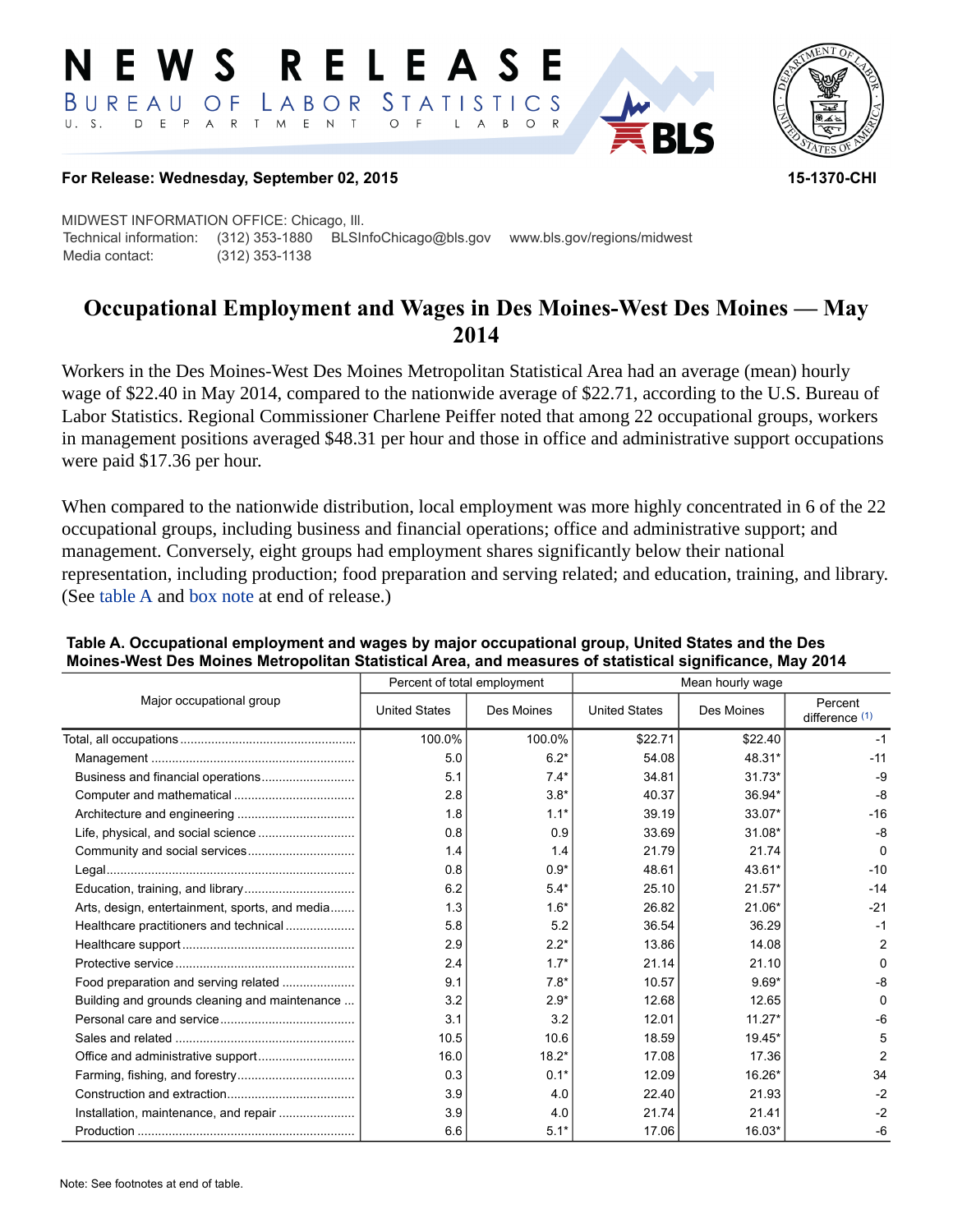#### **Table A. Occupational employment and wages by major occupational group, United States and the Des Moines-West Des Moines Metropolitan Statistical Area, and measures of statistical significance, May 2014 - Continued**

| Major occupational group | Percent of total employment |            | Mean hourly wage     |            |                           |
|--------------------------|-----------------------------|------------|----------------------|------------|---------------------------|
|                          | <b>United States</b>        | Des Moines | <b>United States</b> | Des Moines | Percent<br>difference (1) |
|                          | 6.8                         | 6.6        | 16.57                | 16.54      |                           |

Footnotes:

<span id="page-1-1"></span>(1) A positive percent difference measures how much the mean wage in Des Moines is above the national mean wage, while a negative difference reflects a lower wage.

\* The percent share of employment or mean hourly wage for this area is significantly different from the national average of all areas at the 90-percent confidence level.

One occupational group—business and financial operations—was chosen to illustrate the diversity of data available for any of the 22 major occupational categories. Des Moines-West Des Moines had 25,290 jobs in business and financial operations, accounting for 7.4 percent of local area employment, significantly higher than the 5.1-percent share nationally. The average hourly wage for this occupational group locally was \$31.73, significantly below the national wage of \$34.81.

Some of the largest detailed occupations within the business and financial operations group included accountants and auditors (3,240), loan officers (2,010), and management analysts (1,920). Among the higher paying jobs were management analysts and personal financial advisors, with mean hourly wages of \$38.96 and \$38.01, respectively. At the lower end of the wage scale were tax preparers (\$17.87) and credit counselors (\$18.86). (Detailed occupational data for business and financial operations are presented in table 1; for a complete listing of detailed occupations available go to [www.bls.gov/oes/2014/may/oes\\_19780.htm](https://www.bls.gov/oes/2014/may/oes_19780.htm) .)

Location quotients allow us to explore the occupational make-up of a metropolitan area by comparing the composition of jobs in an area relative to the national average. (See table 1.) For example, a location quotient of 2.0 indicates that an occupation accounts for twice the share of employment in the area than it does nationally. In the Des Moines-West Des Moines Metropolitan Statistical Area, above-average concentrations of employment were found in many of the occupations within the business and financial operations group. For instance, financial examiners were employed at 7.8 times the national rate in Des Moines, and insurance underwriters, at 4.3 times the U.S. average. On the other hand, accountants and auditors had a location quotient of 1.1 in Des Moines, indicating that this particular occupation's local and national employment shares were similar.

These statistics are from the Occupational Employment Statistics (OES) survey, a federal-state cooperative program between BLS and State Workforce Agencies, in this case, the Iowa Department of Workforce Development.

## **Note**

<span id="page-1-0"></span>A value that is statistically different from another does not necessarily mean that the difference has economic or practical significance. Statistical significance is concerned with the ability to make confident statements about a universe based on a sample. It is entirely possible that a large difference between two values is not significantly different statistically, while a small difference is, since both the size and heterogeneity of the sample affect the relative error of the data being tested.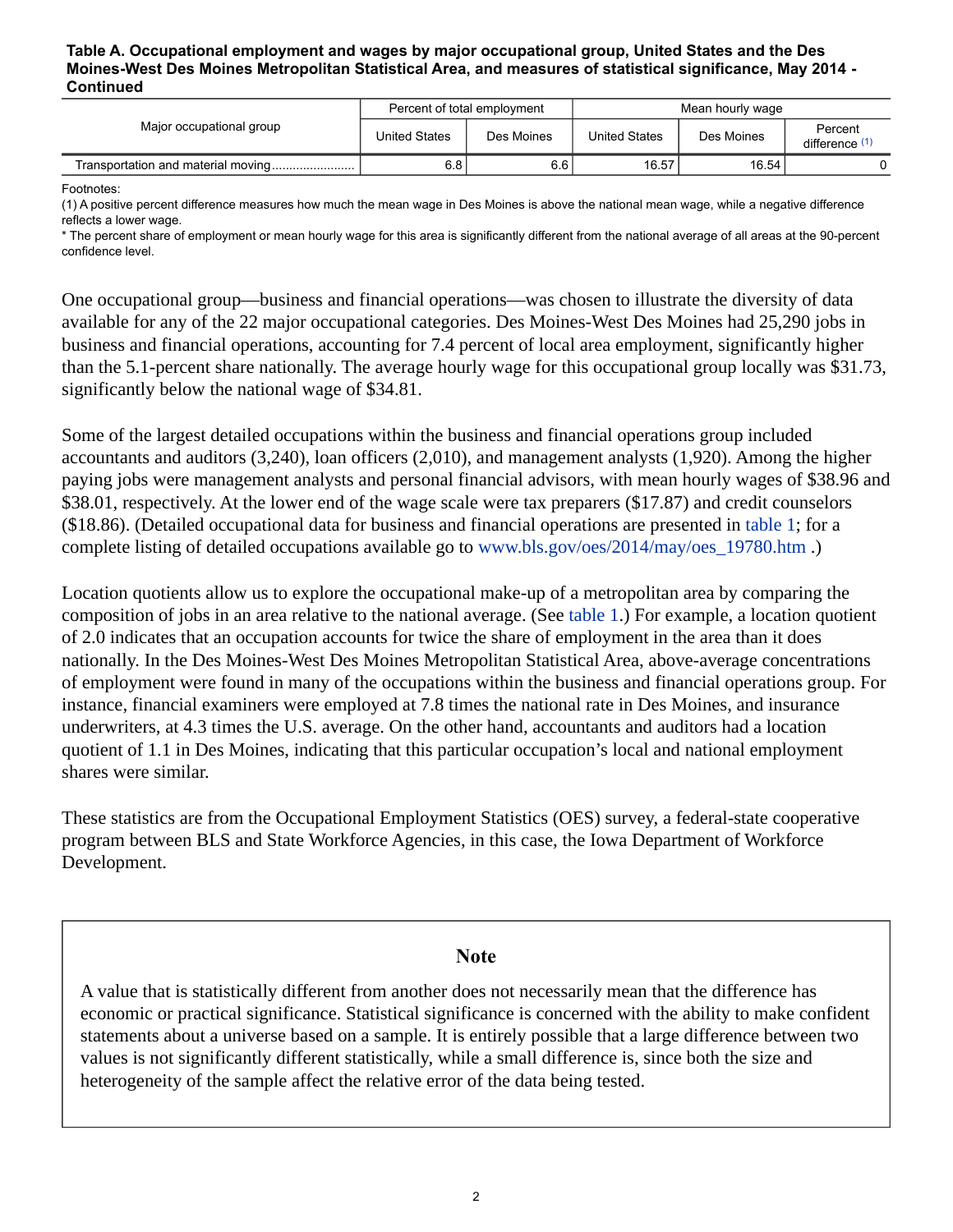# **Technical Note**

The Occupational Employment Statistics (OES) survey is a semiannual mail survey measuring occupational employment and wage rates for wage and salary workers in nonfarm establishments in the United States. Guam, Puerto Rico, and the Virgin Islands are also surveyed, but their data are not included in the national estimates. OES estimates are constructed from a sample of about 1.2 million establishments. Forms are mailed to approximately 200,000 sampled establishments in May and November each year. May 2014 estimates are based on responses from six semiannual panels collected over a 3-year period: May 2014, November 2013, May 2013, November 2012, May 2012, and November 2011. The overall national response rate for the six panels is 74.3 percent based on establishments and 70.5 percent based on weighted sampled employment. The unweighted employment of sampled establishments across all six semiannual panels represents approximately 57.1 percent of total national employment. (Response rates are slightly lower for these estimates due to the federal shutdown in October 2013.) The sample in the Des Moines-West Des Moines Metropolitan Statistical Area included 3,074 establishments with a response rate of 70 percent. For more information about OES concepts and methodology, go to [www.bls.gov/news.release/ocwage.tn.htm](https://www.bls.gov/news.release/ocwage.tn.htm).

The OES survey provides estimates of employment and hourly and annual wages for wage and salary workers in 22 major occupational groups and 821 detailed occupations for the nation, states, metropolitan statistical areas, metropolitan divisions, and nonmetropolitan areas. In addition, employment and wage estimates for 94 minor groups and 458 broad occupations are available in the national data. OES data by state and metropolitan/nonmetropolitan area are available from [www.bls.gov/oes/current/oessrcst.htm](https://www.bls.gov/oes/current/oessrcst.htm) and [www.bls.gov/](https://www.bls.gov/oes/current/oessrcma.htm) [oes/current/oessrcma.htm,](https://www.bls.gov/oes/current/oessrcma.htm) respectively.

The May 2014 OES estimates are based on the 2010 Standard Occupational Classification (SOC) system and the 2012 North American Industry Classification System (NAICS). Information about the 2010 SOC is available on the BLS website at [www.bls.gov/soc](https://www.bls.gov/soc) and information about the 2012 NAICS is available at [www.bls.gov/bls/naics.htm.](https://www.bls.gov/bls/naics.htm)

## **Area definitions**

The substate area data published in this release reflect the standards and definitions established by the U.S. Office of Management and Budget.

The **Des Moines-West Des Moines, Iowa Metropolitan Statistical Area** includes Dallas, Guthrie, Madison, Polk, and Warren Counties.

## **Additional information**

OES data are available on our regional web page at [www.bls.gov/regions/midwest](https://www.bls.gov/regions/midwest). Answers to frequently asked questions about the OES data are available at [www.bls.gov/oes/oes\\_ques.htm](https://www.bls.gov/oes/oes_ques.htm). Detailed technical information about the OES survey is available in our Survey Methods and Reliability Statement on the BLS website at [www.bls.gov/oes/2014/may/methods\\_statement.pdf.](https://www.bls.gov/oes/2014/may/methods_statement.pdf)

Information in this release will be made available to sensory impaired individuals upon request . Voice phone: 202-691-5200; Federal Relay Service: 800-877-8339.